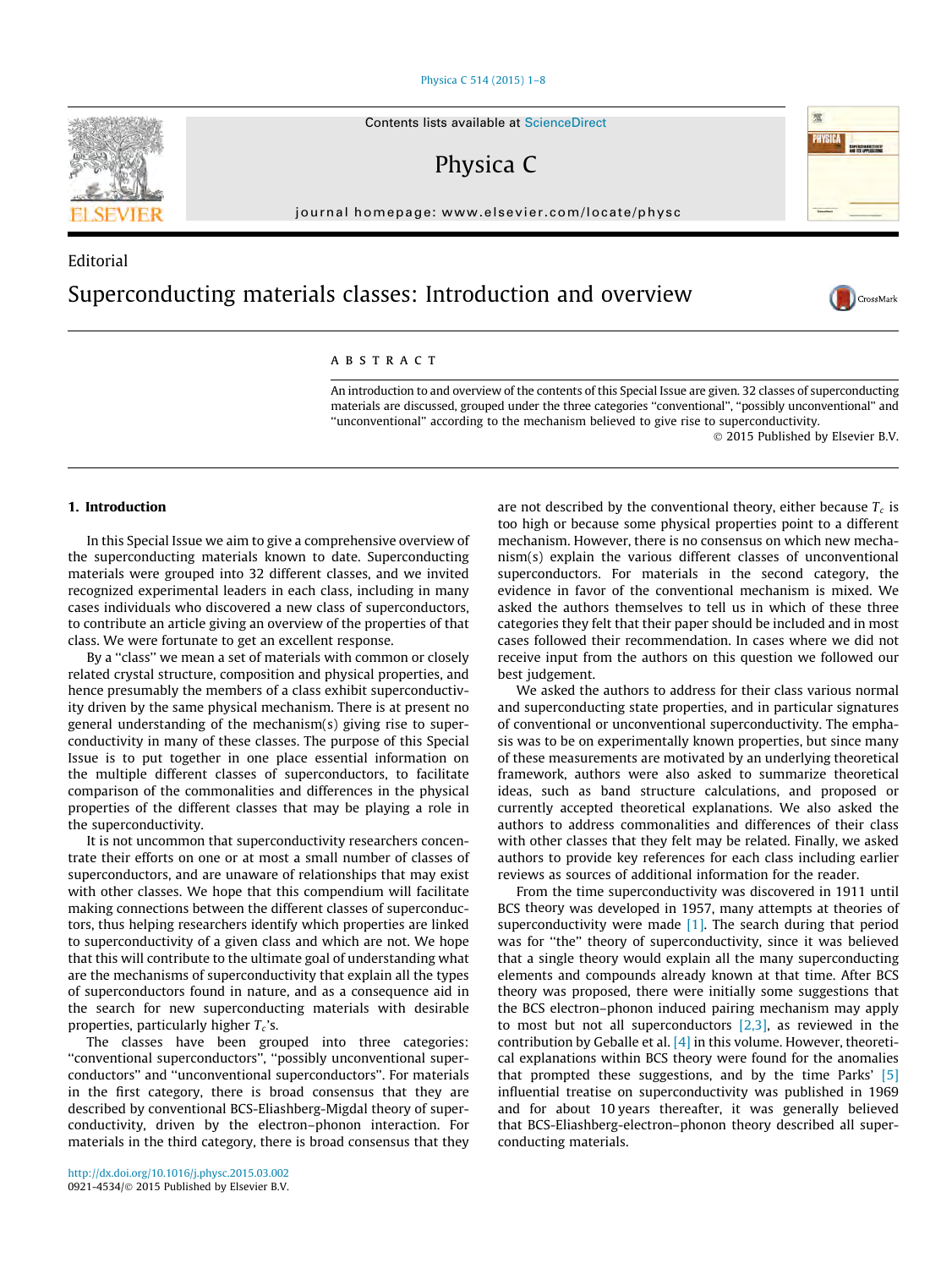Nonetheless, some theoretical suggestions were made during the 1960s and early 1970s  $[6,8,7]$  that in some specially designed materials non-electron–phonon pairing mechanisms (''excitonic'') could give rise to superconductivity, potentially at higher temperatures, but no clear experimental evidence for such materials was found.

The situation began to change in the mid-1970s. The first material with a strong claim to be an ''unconventional superconductor'' was discovered by Sleight and coworkers in 1975  $\textsf{[9]}$  $\textsf{[9]}$  $\textsf{[9]}$ , BaPb $_{\text{1-} \text{x}}$ Bi $_{\text{x}}$ O $_{\text{3}}$ , with a surprisingly high  $T_c$  (13 K) given its low density of states. A few years later, ''heavy fermion'' superconductors were discovered in 1979 and organic charge transfer salts in 1980, both showing strong evidence for a non-s-wave order parameter. These were followed by the high  $T_c$  cuprates in 1986, and many other classes of unconventional or possibly unconventional superconductors in the ensuing years. There is at this time no doubt in anybody's mind that the conventional BCS-Eliashberg-electron–phonon theory of superconductivity is not applicable to all superconductors.

It should not go without mention that Bernd Matthias, a prodigious researcher who discovered many new superconducting materials in the period 1950–1980 guided by empirical rules that he devised, had been vehemently advocating the possibility of mechanisms other that the electron–phonon interaction to explain the superconductivity of various materials during the 1960s and 1970s [\[10,11\]](#page-6-0). He passed away in 1980, right before the field of unconventional superconductivity would take off, but his legacy lives on as the reader will see in many articles in this Special Issue.

One of Matthias' closest collaborators during that early period was Ted Geballe, one of the authors of this Special Issue. Ted has contributed longer than anybody else to the knowledge in this field over a distinguished 65 year scientific career, making numerous seminal contributions to the discovery and understanding of many superconducting materials covered in this volume. The editors would like to dedicate this Special Issue to Ted on the year of his 95th birthday.

In the remaining part of this introductory article we provide a brief overview of the contents of this Special Issue. In [Table 1,](#page-2-0) we list the classes of materials, the year of discovery, the highest  $T_c$ in the class, some physical properties, and whether it is believed to be conventional, possibly unconventional, or unconventional. A timeline [Fig. 1](#page-6-0) summarizes progress to date.

#### 2. Overview

The article following this Introduction, "What  $T_c$  tells" [\[4\]](#page-6-0), by Geballe, Hammond and Wu, proposes that the value of  $T_c$  itself as well as the response of  $T_c$  to various parameter changes such as ionic mass, composition, pressure or structure can give valuable clues on the superconductivity mechanism. It discusses selected examples of this idea for both conventional and unconventional materials and in so doing gives a nice overview of the historical development of the field of superconducting materials. The authors also discuss negative U centers as a possible non-conventional pairing mechanism relevant to superconductivity of certain materials.

The ensuing 32 articles cover each a different materials class, written by distinguished experimentalists in each class. In the following we briefly discuss the 32 classes of materials with 12, 9 and 11 classes in the C (conventional), P (possibly unconventional) and U (unconventional) categories, respectively. By clicking on the class number (e.g. C1) the reader will be directed to the paper discussing that class.

In the closing section of this Special Issue, Greg Stewart  $[12]$ , a former Ph.D. student of Ted Geballe, provides us with some highlights of Ted's illustrious career. Finally, we have included an Epilogu[e\[13\],](#page-6-0) where several major experimental contributors to

the field of superconducting materials have shared their views on past accomplishments and future hopes in this field.

#### 2.1. Conventional superconductors

[C1:](http://www.sciencedirect.com/science/article/pii/S0921453415000647) The first article in this category, ''Superconductivity in the elements, alloys and simple compounds'' by Webb et al. [\[14\],](#page-6-0) gives a review of the earliest superconducting materials discovered, that were known when BCS theory was proposed, and describes the extensions of BCS theory to include the retarded nature of the phonon-induced effective electron–electron interaction, necessary for the understanding of deviations of the properties of these materials from the predictions of simple BCS theory. It also recounts the successes and failures of theoretical efforts to explain the observed  $T_c$ 's of elements and simple compounds using this theoretical framework.

[C2:](http://www.sciencedirect.com/science/article/pii/S0921453415000404) The second article by Stewart [\[15\]](#page-6-0) reviews the A15 compounds, discovered in 1954. The A15's are distinguished by the fact that for over 30 years they were the highest  $T_c$  materials known, and they were and are today the superconductors that are used in many high magnetic field applications. They are believed to be almost prototypical Eliashberg electron–phonon driven superconductors, except that phonon anomalies seem to add some interesting wrinkles, and peaks in the electronic density of states at the Fermi level play an important role in the quantitative understanding of their properties. Stewart makes a number of interesting comparisons with other superconducting families, not the least of which is that  $Cs<sub>3</sub>C<sub>60</sub>$ , a doped fullerene that becomes superconducting at 38 K only under pressure, actually adopts an A15 lattice structure. This also makes it a member of the growing family of materials that are insulating at ambient pressure but superconducting under pressure.

**[C3:](http://www.sciencedirect.com/science/article/pii/S0921453415000489)** The third article by Bustarrett [\[16\]](#page-6-0) reviews doped semiconductors, a class discovered in the 1960s that underwent a revival of interest starting in the mid-1990s when higher  $T_c$  materials were found. The carrier concentration in these materials is very low; for the most part, they are understood within the conventional framework (hence we included them in the first category), but the author notes that there are some puzzles such as Tl-doped PbTe that may require a different mechanism, as also discussed by Geballe et al. in their article.

[C4:](http://www.sciencedirect.com/science/article/pii/S0921453415000623) The 31 known superconducting elements at ambient pressure are metals. In 1964 the first non-superconducting element to become superconducting under pressure was discovered, Te, a semiconductor at ambient pressure. Since then, many other semiconducting and insulating elements have been found to become metallic and superconducting at high pressures, as reviewed by Shimizu [\[17\]](#page-6-0) in the fourth article. The highest  $T_c$  among insulating elements under pressure is sulfur with  $T_c = 17$  K. The superconductivity in this class is understood to arise from the conventional electron–phonon mechanism.

[C5:](http://www.sciencedirect.com/science/article/pii/S0921453415000568) Superconductivity in graphite intercalation compounds is reviewed in the fifth article, by Smith et al. [\[18\].](#page-6-0) The first material in this class was discovered in 1965. The authors review the early history of these materials, which have  $T_c$ 's of a few K, and the recent revival of interest with the discovery of superconductivity in C<sub>6</sub>Ca and C<sub>6</sub>Yb, with  $T_c$ 's up to 12 K. They discuss the important role of dimensionality and charge transfer, the difficulties in understanding the different role for the superconductivity of the intercalant metal band versus the graphite  $\pi$  and  $\pi^*$  bands arising from  $C$   $p<sub>z</sub>$  orbitals, and the conflicting information from the large Ca isotope shift observed in  $C_6$ Ca. The authors state that the pairing mechanism has always been an open question. Nevertheless, we included this class in the first category because theoretical work on these materials has focused on the conventional mechanism.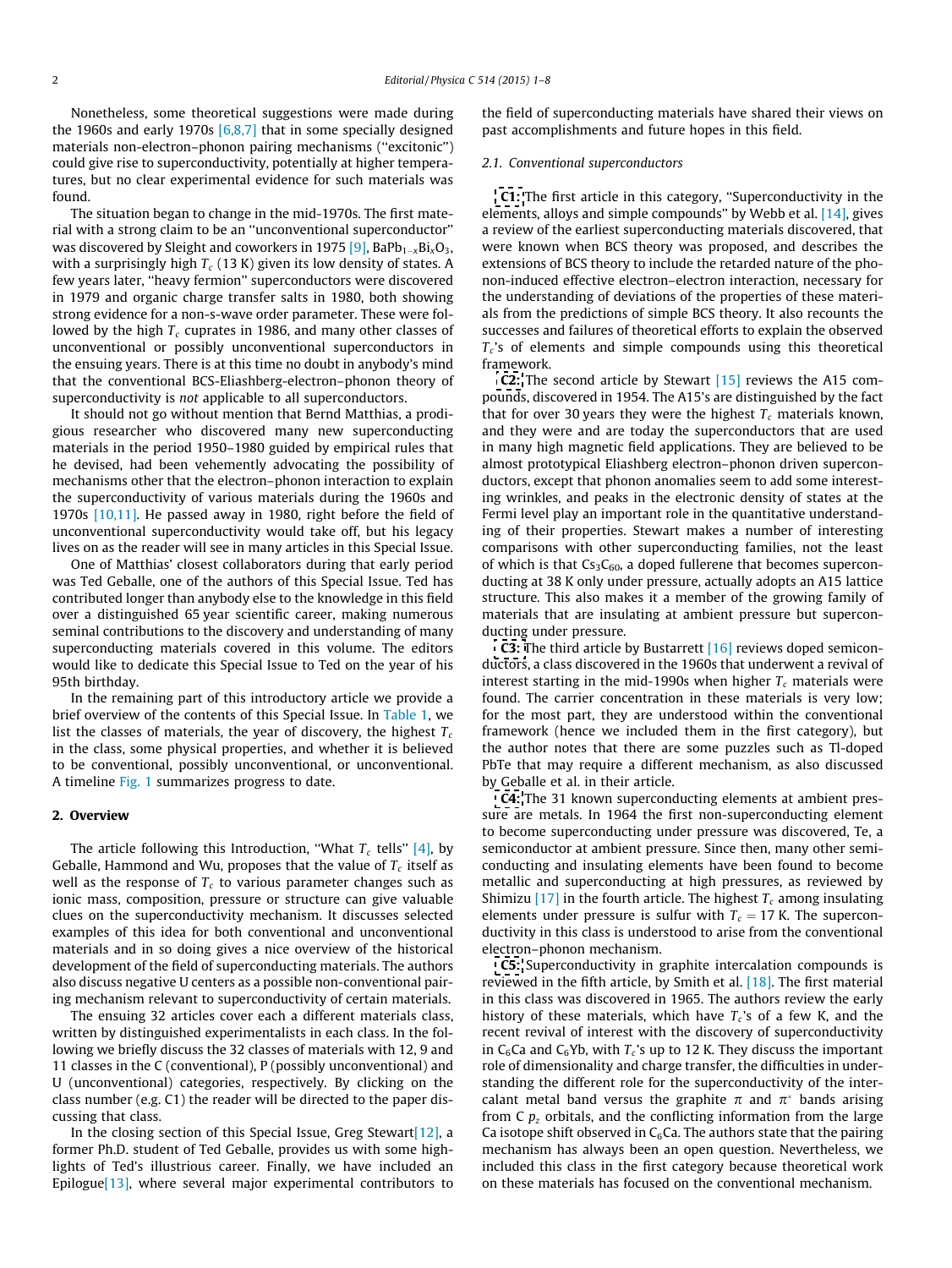#### <span id="page-2-0"></span>Table 1

Classes of superconducting materials. C (conventional), P (possibly unconventional) and U (unconventional). The 'Year' indicates which year the first material in the class was discovered. The 'Max T<sub>c</sub>' refers to ambient pressure except for C4 and C6. For 'mag?', y/n indicates whether or not there are magnetic phases nearby in the phase diagram. 'dim'=dimensionality of the structural part of the material believed to drive superconductivity. 'symm'=symmetry of the order parameter. Typical values of coherence length  $\xi$ , penetration depth  $\lambda_L$  and gap ratio are given.  $dT_c/dP$  indicates the sign of the change of  $T_c$  with pressure for most materials in the class.

|                | Material class                    | Year | Max $T_c$ material                                               | $T_c^{max}$ (K) | $\xi$ (Å) | $\lambda_L(\AA)$ | $2\Delta/k_BT_c$ | $dT_c/dP$                | mag?        | dim                     | symm             | Category |
|----------------|-----------------------------------|------|------------------------------------------------------------------|-----------------|-----------|------------------|------------------|--------------------------|-------------|-------------------------|------------------|----------|
| C1             | Elements.                         | 1911 | Nb                                                               | 9.5             | 380       | 390              | 3.80             | $+/-$                    | n           | 3                       | S                | conv     |
|                | alloys and simple compounds       | 1912 | <b>NbN</b>                                                       | 17              | 50        | 2000             | 4.1              | $+/-$                    | $\mathbf n$ | 3                       | S                | conv     |
| C <sub>2</sub> | A15's                             | 1954 | Nb <sub>3</sub> Ge                                               | 23.2            | 55        | 1000             | 4.2              | $+$                      | n           | 3                       | S                | conv     |
| C <sub>3</sub> | Doped semiconductors              | 1964 | CB <sub>x</sub>                                                  | 10              | 950       | 720              | 3.5              |                          | $\mathbf n$ | 3                       | S                | conv     |
| C <sub>4</sub> | Insul, elements under pressure    | 1964 | S                                                                | 17              |           |                  |                  | $\ddot{}$                | $\mathbf n$ | 3                       | S                | conv     |
| C <sub>5</sub> | Intercalated graphite             | 1965 | $C6$ Ca                                                          | 11.5            | 380       | 720              | 3.6              | $+$                      | $\mathbf n$ | $\overline{2}$          | S                | conv     |
| C <sub>6</sub> | Metallic elements under pressure  | 1968 | Ca                                                               | 25              |           |                  |                  | $+/-$                    | n           | 3                       | s                | conv     |
| C <sub>7</sub> | Hydrogen-rich materials           | 1970 | PdD                                                              | 10.7            | 400       |                  | 3.8              | $+/-$                    | $\mathbf n$ | 3                       | S                | conv     |
| C <sub>8</sub> | Layered t. m. dichalcogenides     | 1970 | NbS <sub>2</sub>                                                 | 7.2             | 100       | 1250             | 3.7              | $\overline{\phantom{0}}$ | n           | $\overline{2}$          | S                | conv.    |
| C <sub>9</sub> | Chevrel phases                    | 1971 | PbMo <sub>6</sub> S <sub>8</sub>                                 | 15              | 30        | 3000             | 4.7              | $+/-$                    | y           | 3                       | S                | conv     |
| C10            | Magnetic superconductors          | 1972 | ErRh <sub>4</sub> B <sub>4</sub>                                 | 8.7             | 180       | 830              | $\overline{4}$   | $+/-$                    | y           | 3                       | S                | conv     |
| C11            | Thin films                        | 1978 |                                                                  |                 |           |                  |                  |                          | $\mathbf n$ | $\overline{2}$          | S                | conv     |
| C12            | Magnesium diboride                | 2001 | MgB <sub>2</sub>                                                 | 39              | 52        | 1400             | 4.5              | $\overline{\phantom{0}}$ | $\mathbf n$ | $\overline{2}$          | S                | conv     |
| P <sub>1</sub> | <b>Bismuthates</b>                | 1975 | $Ba_{1-x}K_xBiO_3$                                               | 34              | 50        | 5500             | $\overline{4}$   | $\overline{\phantom{0}}$ | n           | 3                       | S                | poss unc |
| P <sub>2</sub> | Fullerenes                        | 1991 | RbCs <sub>2</sub> C <sub>60</sub>                                | 33              | 30        | 4500             | $3.5 - 5.0$      | $\overline{\phantom{0}}$ | n           | 0                       | S                | poss unc |
| P <sub>3</sub> | <b>Borocarbides</b>               | 1993 | $YPd_5B_3C_{0.3}$                                                | 23              | 100       | 1000             | $\overline{4}$   | $+/-$                    | y,n         | $\overline{2}$          | $s + g$ ?        | poss unc |
| P <sub>4</sub> | Plutonium compounds               | 2002 | PuCoGas                                                          | 18.5            | 16        | 2400             | $5 - 8$          | $+/-$                    | y           | $\overline{2}$          | d                | poss unc |
| P <sub>5</sub> | Interface superconductivity       | 2007 | LaAlO <sub>3</sub> /SrTiO <sub>3</sub>                           | .35             | 600       |                  |                  |                          | y           | $\overline{2}$          |                  | poss unc |
| P <sub>6</sub> | Aromatic hydrocarbons             | 2010 | K-doped DBP                                                      | 33              | 180       | 770              |                  | $+/-$                    | $\mathbf n$ | 3                       |                  | poss unc |
| P7             | Doped top. ins.                   | 2010 | $Cux(PbSe)5(Bi2Se3)6$                                            | 3               | 110       | 13000            |                  |                          | $\mathbf n$ | $\overline{2}$          |                  | poss unc |
| P <sub>8</sub> | BiS <sub>2</sub> -based materials | 2012 | $YbO0.5F0.5BiS2$                                                 | 5.4             | 53        | 5000             | 7.2              | $+/-$                    | n           | $\overline{\mathbf{c}}$ | S                | poss unc |
| P <sub>9</sub> | Unstable/elusive sc               | 1946 | $C-S$                                                            | 300?            |           |                  |                  |                          | n           | $\overline{2}$          |                  | poss unc |
| U <sub>1</sub> | Heavy fermions                    | 1979 | UPd <sub>2</sub> Al <sub>3</sub>                                 | $\overline{2}$  | 50        | 4000             |                  | $+/-$                    | y           | 3                       | d, p             | unconv   |
| U <sub>2</sub> | Organic charge-transfer           | 1980 | $(BEDT-TTF)_{2}X$                                                | 13.4            | 100       | 5000             | 4.4              |                          | y           | 1, 2                    | d                | unconv   |
| U3             | Cuprates hole-doped               | 1986 | HgBa <sub>2</sub> Ca <sub>2</sub> Cu <sub>3</sub> O <sub>9</sub> | 134             | 20        | 1200             | 4.3              | $\ddot{}$                | y           | 2                       | d                | unconv   |
| U <sub>4</sub> | Cuprates e-doped                  | 1989 | $Sr0.9LaxCuO2$                                                   | 40              | 50        | 2500             | 3.5              | $\overline{\phantom{0}}$ | y           | $\overline{c}$          | $\boldsymbol{d}$ | unconv   |
| U <sub>5</sub> | Strontium ruthenate               | 1994 | Sr <sub>2</sub> RuO <sub>4</sub>                                 | 1.5             | 660       | 1500             |                  | $\overline{\phantom{0}}$ | y           | $\overline{2}$          | p                | unconv   |
| U <sub>6</sub> | Layered nitrides                  | 1996 | Ca(THF)HfNCl                                                     | 26              | 60        | 4700             | $2.9 - 10$       |                          | $\mathbf n$ | $\overline{c}$          | $d + id$         | unconv   |
| U7             | Ferromagnetic sc                  | 2000 | UGe <sub>2</sub>                                                 | 0.8             | 100       | $\sim 10^4$      |                  | $+/-$                    | y           | 3                       | p                | unconv   |
| U8             | Cobalt oxyde hydrate              | 2003 | $Na_x(H_3O)_zCoO_2 yH_2O$                                        | 4.7             | 100       | 7000             | $4.3 - 4.6$      | $\overline{\phantom{0}}$ | у           | $\overline{2}$          | 2                | unconv   |
| U9             | Non-centro-symmetric              | 2004 | $S$ r $P$ t $Si$ <sub>3</sub>                                    | $\overline{2}$  | 60        | 8000             |                  |                          | y           | 3                       | s/p              | unconv   |
| U10            | Iron pnictides                    | 2008 | SmFeAsO <sub>0.85</sub>                                          | 55              | $10 - 50$ | 2000             | 7.5              | $+/-$                    | y           | $\overline{2}$          | $S_{\pm}$        | unconv   |
| U11            | Iron chalcogenides                | 2008 | $NaxFe2Se2$                                                      | 46              | 20        | 2000             | 3.8              | $+$                      | y           | $\overline{2}$          | S                | unconv   |

[C6:](http://www.sciencedirect.com/science/article/pii/S0921453415000593) The first non-superconducting metal found to become superconducting under pressure was Ce, in 1968. Since then, many more non-superconducting metals at ambient pressure were found to become superconductors under high pressure, some with remarkably high  $T_c$ , as reviewed by Hamlin [\[19\].](#page-6-0) Hamlin discusses the various ways that this has been understood within the conventional framework, namely, an increased s to d electron transfer, phonon softening, or suppression of spin fluctuations. He also points out a remarkable negative isotope effect observed in Li at high pressure that may derive either from an unconventional superconductivity mechanism or anharmonicity in the phonon spectra. He remarks that conventional theory has difficulty differentiating between elements that display a high  $T_c$  at high pressures and others with low or zero  $T_c$  under high pressure.

[C7:](http://www.sciencedirect.com/science/article/pii/S0921453415000441) As discussed by Struzhkin [\[20\]](#page-6-0), Eliashberg theory predicts that phonon frequencies contributing mostly to  $T_c$  are of order  $10 \times k_B T_c/\hbar$ , thus favoring high vibrational frequencies to reach high  $T_c$ 's within the conventional mechanism. Hydrogen-rich materials are expected to have the highest vibrational frequencies and hence have been investigated extensively. Struzhkin reviews the early work on metal hydrides commencing in 1970 and the finding of a negative hydrogen isotope effect, that first raised doubts on the validity of the electron–phonon mechanism for superconductivity in these materials, and then was understood as arising from anharmonicity of hydrogen vibrations. He then reviews the more recent intensive efforts searching for superconductivity in hydrogen-rich materials under high pressures, the reported finding of  $T_c \sim 20$  K in compressed SiH<sub>4</sub>, the recent indications of  $T_c \sim 190 \text{ K}$  in compressed SH<sub>2</sub>, and the theoretical predictions of high  $T_c$  in compressed polyhydrides of alkali and alkaline earth metals, in particular  $T_c$  as high as 235 K predicted for CaH<sub>6</sub>.

[C8:](http://www.sciencedirect.com/science/article/pii/S0921453415000507) Intercalated and pristine layered transition metal dichalcogenides are quasi-2-dimensional materials that often exhibit competing charge-density-wave instabilities. Klemm [\[21\]](#page-6-0) reviews this class of materials and points out that many of their properties are strikingly similar to properties seen in the cuprates and iron pnictides, such as pseudo gap behavior and incoherent c-axis transport, and in that sense should be regarded as 'unconventional'. However, since there has been no suggestion that the pairing mechanism is anything other than the electron–phonon interaction, we have included this class among the conventional superconductors. These materials show no traces of magnetism.

[C9:](http://www.sciencedirect.com/science/article/pii/S0921453415000465) Peña [\[22\]](#page-6-0) discusses Chevrel phases, a rich class of materials discovered in 1971 with  $T_c$ 's up to 15 K and very large upper critical fields. Some of these compounds containing rare earth elements exhibit coexistence of superconductivity and magnetic order and an exchange field compensation effect leading to magnetic field induced superconductivity (Jaccarino-Peter effect). The author classifies these superconductors as ''exotic'' given that the ratio  $T_c/T_F$  ( $T_F$  = Fermi energy) falls between 1/100 and 1/1000, in contrast to more conventional materials where  $T_c/T_F < 1/1000$ . Even though there have been a few suggestions of unconventional order parameter symmetry and mechanism, by and large they are regarded as conventional. Hence we have included them in the first category.

[C10:](http://www.sciencedirect.com/science/article/pii/S0921453415000908) The interplay between superconductivity and magnetism in conventional superconductors is reviewed by Wolowiec et al. [\[23\]](#page-6-0). The authors describe some of the extraordinary phenomena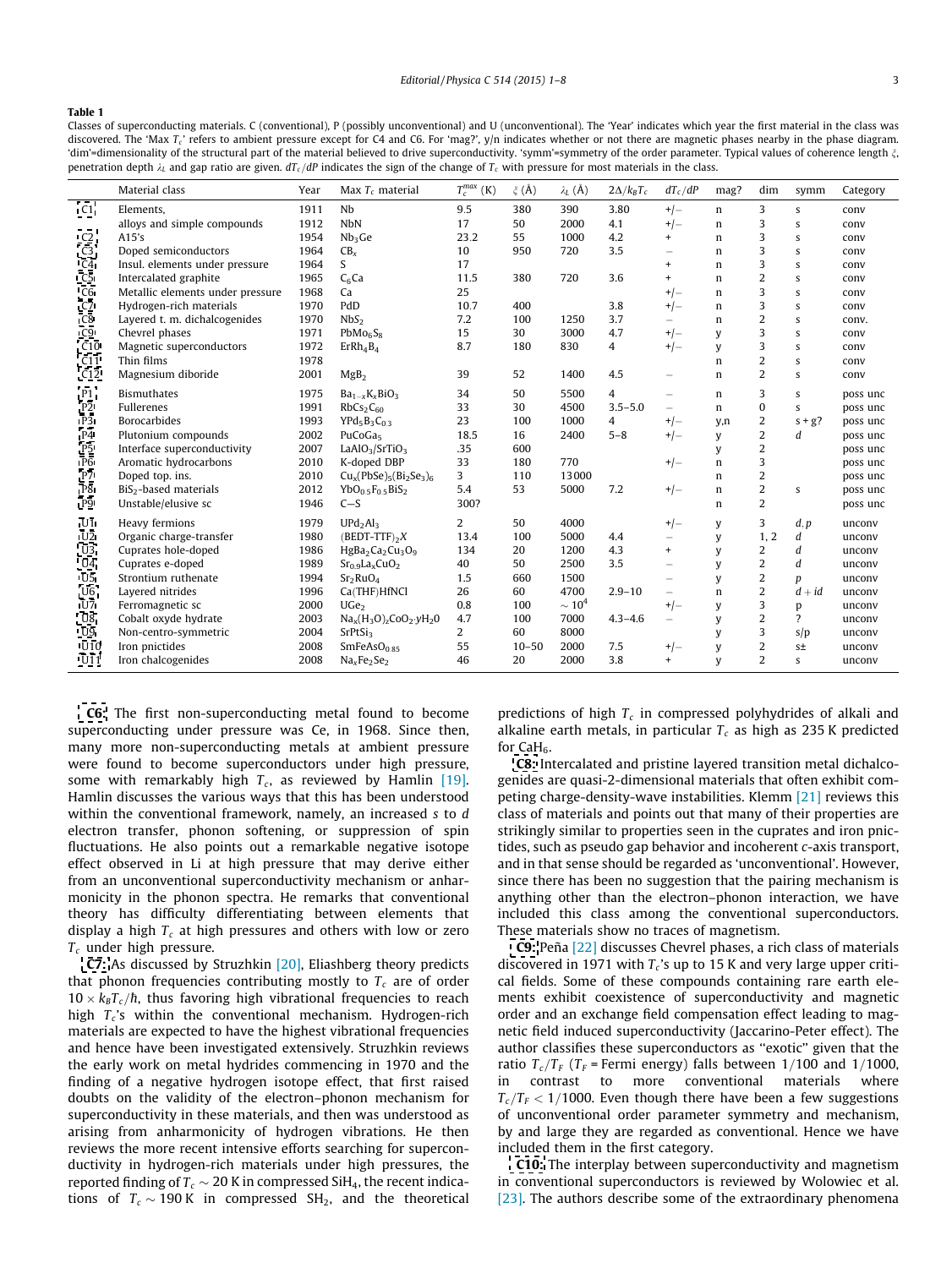that are found in conventional superconductors containing ions with partially-filled d- or f-electron shells that carry magnetic moments in both paramagnetic and magnetically-ordered states. Two general cases are considered, one in which the ions that carry the magnetic moments are dissolved in a superconducting host as impurities, and another in which they occupy an ordered sublattice in a superconducting compound. In both cases, the conventional superconductivity is associated with two sets of electrons, an itinerate set of electrons that are involved in the superconductivity and a localized set of d- or f-electrons that carry magnetic moments, that interact with one another via the exchange interaction. Some remarkable phenomena are observed such as reentrant superconductivity due to the Kondo effect or ferromagnetic order, coexistence of superconductivity and antiferromagnetic order, and magnetic field-induced superconductivity. This case also serves as a background for phenomena encountered in materials in which the superconductivity and magnetism involve the same set of electrons, such as heavy fermion, cuprate, and iron pnictide and chalcogenide superconductors, where the unconventional superconductivity is often found in a ''dome-shaped'' region near the solute composition or pressure where an antiferromagnetic transition is suppressed towards 0 K.

[C11:](http://www.sciencedirect.com/science/article/pii/S0921453415000143) Superconductivity in thin films has been a focus of study across different classes of materials that are superconducting. Thin films have been useful for applications; in addition, their study allows us to understand the effects of dimensionality on the superconducting phase transition. Lin, Nelson and Goldman [\[24\]](#page-6-0) focus on the superconducting insulator transition as a paradigm for a quantum phase transition, particularly as the two dimensional limit is approached.

[C12:](http://www.sciencedirect.com/science/article/pii/S0921453415000519) The final class in this category contains a single compound, MgB<sub>2</sub>, discovered in 2001 by Akimitsu and coworkers, with  $T_c$  = 39 K, which is remarkably high for a simple binary compound with only s- and p-electrons. For this reason, initially various alternative explanations of its superconductivity were proposed. Bud'ko and Canfield [\[25\]](#page-6-0) provide a comprehensive overview of various properties of this compound, from synthesis to basic transport and thermodynamic properties to mechanism. They present the prevailing view that  $MgB<sub>2</sub>$  is a conventional electron–phonon driven superconductor, albeit with two well-defined superconducting bands and two gaps. This view is supported by observation of a partial isotope effect and by the agreement of conventional Eliashberg calculations with the measured  $T_c$ . Bud'ko and Canfield also note that, while the discovery of  $MgB<sub>2</sub>$  has not been followed by a family of related superconductors, a considerable effort has been made to develop this material for MRI magnets and other applications.

#### 2.2. Conventional or unconventional superconductors?

In the second category, ''possibly unconventional superconductors'' (P), we have grouped materials that for one reason or another show indications that their pairing mechanism may not be the electron–phonon interaction that drives superconductivity according to the conventional theory of superconductivity.

**[P1:](http://www.sciencedirect.com/science/article/pii/S0921453415000398)** When BaPb $_{1-x}$ Bi $_x$ O $_3$  was discovered in 1975  $[9]$  it was pointed out that its  $T_c$  was exceptionally high for an oxide and higher than that of any superconductor not containing a transition metal known at that time. Sleight [\[26\]](#page-6-0) discusses this class of materials, the bismuthates, emphasizing their chemistry. These lowcarrier-concentration oxides are often said to be precursors to the high  $T_c$  cuprates, having a perovskite structure with  $BiO<sub>2</sub>$ instead of  $CuO<sub>2</sub>$ . Unlike the cuprates they are three-dimensional materials and display no magnetism; instead, like the transition metal dichalcogenides (C8), they often exhibit charge-density waves. BaPb<sub>1-x</sub>Bi<sub>x</sub>O<sub>3</sub> has  $T_c = 13$  K, while the highest  $T_c$  in this class is a remarkable 34 K for  $Ba_{1-x}K_xBiO_3$ . Sleight emphasizes the tendency of the Bi ion to disproportionation  $(Bi^{4+} \rightarrow Bi^{3+} + Bi^{5+})$ and the resulting possible negative U mechanism, also discussed in the article by Geballe et al., leading to what is often called 'bipolaronic' superconductivity. Many proposed explanations of the superconductivity in these materials have involved nonconventional mechanisms, while others use the conventional BCS-Eliashberg electron–phonon theory.

**[P2:](http://www.sciencedirect.com/science/article/pii/S0921453415000416)** The remarkable discovery of the  $C_{60}$  molecule was followed only a few years later by the discovery of superconductivity in alkali-doped  $C_{60}$  with critical temperatures as high as 33 K. This and BaKBiO would have set records for high  $T_c$ , had the cuprates not been discovered a few years earlier. Ramirez [\[27\]](#page-6-0) provides a summary of experimental results that all seem to indicate a somewhat conventional electron–phonon mechanism for the superconductivity, although he notes that some open questions remain, particularly in the context of insulating phases, with evenly-doped compounds bracketing the oddly-doped superconducting compounds.

**[P3:](http://www.sciencedirect.com/science/article/pii/S0921453415000611)** Quaternary borocarbides,  $YNi<sub>2</sub>B<sub>2</sub>C$ , being the prototypical one, are reviewed by Mazumdar and Nagarajan [\[28\].](#page-6-0) There are about 60 variations, by substitution of Ni by Pd; Cu; Co or Pt and Y by various rare earths, 25 of which are superconducting, with the highest  $T_c \sim 23$  K. They exhibit a rich variety of phenomena including valence fluctuations, heavy fermion behavior, and coexistence of superconductivity and magnetic order. There are indications of unconventional superconductivity, such as an anisotropic gap, as well as evidence of conventional superconductivity, such as a B isotope effect, and it is regarded as an open question whether these materials are unconventional or conventional superconductors.

[P4:](http://www.sciencedirect.com/science/article/pii/S0921453415000581) Plutonium based compounds, a 4-member class of which PuCoGa<sub>5</sub> has the highest  $T_c = 18.5$  K, are reviewed by Sarrao et al. [\[29\]](#page-6-0), who suggest that they are a bridge between heavy fermion superconductors (with much lower  $T_c$ 's) and high  $T_c$ cuprates. They are related to Ce- and U- based heavy fermion superconductors; e.g., PuCoGa $_5$  can be viewed as layers of PuGa $_3$ and  $CoGa<sub>2</sub>$ , similarly to CeMIn<sub>5</sub> that can be regarded as layers of CeIn<sub>3</sub> and MIn<sub>2</sub>. They exhibit heavy fermion behavior, valence fluctuations, and a quasi-2D Fermi surface. There is evidence for a d-wave gap from point-contact tunneling and power-law behavior in spin–lattice relaxation rate and penetration depth, as well as an absence of a Hebel–Slichter peak in NMR. While the evidence for unconventional superconductivity is regarded as non-conclusive and phonon-mediated pairing has also been proposed, the authors suggest that unconventional superconductivity in these materials may be due to spin-fluctuation mediated pairing or induced by valence fluctuations in a strongly correlated mixed valent normal state. They also remark that one should not assume that all the Pu-115 superconductors have the same pairing mechanism. An interesting peculiarity of these materials is that the superconductivity gets degraded with time due to radiation damage from radioactive Pu.

**[P5:](http://www.sciencedirect.com/science/article/pii/S0921453415000556)** Interface superconductivity is in some ways a natural extension of the ultra-thin film superconductivity discussed in C11. Gariglio et al. [\[30\]](#page-6-0) focus on the two-dimensional superconductivity at the interface between the two band insulators LaAlO<sub>3</sub> and SrTiO<sub>3</sub>. The ability to exercise careful control of the properties of this interface through the application of electric fields is also highlighted. While the superconducting  $T_c$ 's have remained quite low, these systems provide a plethora of physics, some of which is connected, for example, to the cuprates (quasi 2D and pseudo gap behavior), while other behavior (significant spin–orbit coupling) shows similarities with the doped topological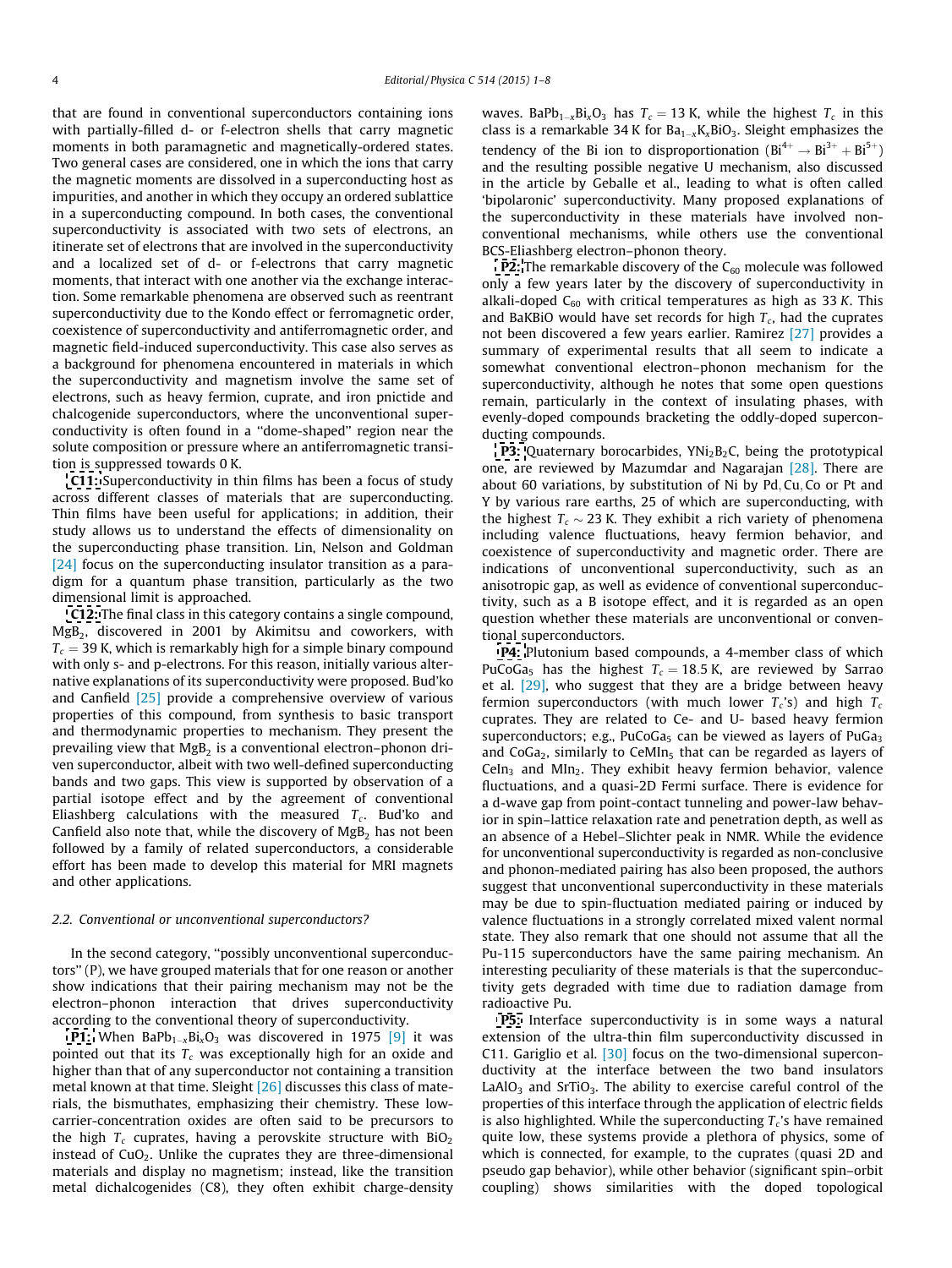superconductor family of materials, and may cause non-BCS behavior in the superconducting properties of these interfaces.

[P6:](http://www.sciencedirect.com/science/article/pii/S0921453415000428) Superconductivity in aromatic molecules was suggested a long time ago by Fritz London. In 2010, it was finally found in alkali doped aromatic hydrocarbons, as reviewed by Kubozono and coworkers  $[31]$ , for example,  $K_x$  picene (five benzene rings) with  $T_c \sim 18$  K. The authors point out that for this class of materials, the shielding fraction is usually very low and the highest priority research is to increase it. For  $K_x$  picene, they suggest that superconductivity may be explainable by the conventional BCS phononmediated mechanism aided by a high density of states, high frequency intramolecular phonon modes, and contribution from intermolecular phonon modes. However, superconductivity was later found in K-doped dibenzopentacene with  $T_c = 33$  K. Depending on the compound,  $T_c$  decreases or increases with pressure, the latter of which cannot be easily explained within the BCS framework. The authors note a correlation between  $T_c$ and the number of benzene rings.

**[P7:](http://www.sciencedirect.com/science/article/pii/S0921453415000453)** Sasaki and Mizushima [\[32\]](#page-7-0) review various ideas surrounding superconducting doped topological materials. Less is known about these materials — they are primarily motivated by the search for specific exotic properties, such as so-called Majorana fermions. The authors describe a number of candidate materials that are currently thought to be examples of superconducting doped topological materials, and they discuss a series of smoking-gun experiments to look for topological superconductors.

[P8:](http://www.sciencedirect.com/science/article/pii/S0921453415000520) Superconductivity in the recently discovered class of lay-ered BiS<sub>2</sub>-based compounds is reviewed by Yazici et al. [\[33\].](#page-7-0) These materials are interesting because the structure of the  $BiS<sub>2</sub>$ layers is similar to the  $CuO<sub>2</sub>$  layers in cuprates and FeAs layers in iron pnictides, but there is no magnetism in many of the materials in this class. The maximum  $T_c$  is 5.4 K at ambient pressure and  $\sim$  10 K under pressure. Conventional electron–phonon pairing has been suggested, as well as various other scenarios such as Van Hove singularities, Fermi surface nesting and spin fluctuations. The authors remark that there is no consensus on the origin of superconductivity in these materials. There is some evidence for two superconducting gaps, the superfluid density is low, and the gap ratio is very high.

[P9:](http://www.sciencedirect.com/science/article/pii/S0921453415000544) To conclude this category, unstable and elusive superconductors are reviewed by Kopelevich et al. [\[34\].](#page-7-0) These materials show signals of superconductivity, sometimes at very high temperatures, but bulk superconductivity has not been conclusively established. The authors review early (1978) results on CuCl showing diamagnetic signals below 170 K together with a drop in resistivity, with these phenomena occurring up to  $T \sim 240$  K in films. More recently (1999), there have been indications of superconductivity around 90 K in K-doped  $WO<sub>3</sub>$ , and recent indications of transient superconductivity in sulfur-doped graphite or amorphous carbon at various high temperatures, including room temperature. The origin of these phenomena is unknown, so we have grouped this class in the possibly unconventional category.

#### 2.3. Unconventional superconductors

For the materials in this category (U) there is a consensus that the superconductivity does not originate in the conventional BCS-Eliashberg electron–phonon mechanism.

[U1:](http://www.sciencedirect.com/science/article/pii/S0921453415000714) The first superconductors clearly identified as unconventional were heavy fermion superconductors such as  $CeCu<sub>2</sub>Si<sub>2</sub>$  (the first in this class, discovered in 1979), UBe $_{13}$ , UPt<sub>3</sub> and URu<sub>2</sub>Si<sub>2</sub>. These materials, reviewed by White et al. [\[35\]](#page-7-0), have enormous densities of states and effective masses for the conduction electrons, enhanced by a factor as high as  $\sim$  1000 with respect to that of a conventional metal. White et al. point out that these materials cannot be conventional superconductors because the ordering of energy scales,  $T_F < \theta_D$ , with  $T_F$  the effective Fermi temperature for the heavy quasiparticles and  $\theta_D$  the Debye temperature, is opposite of that of conventional superconductors where  $\theta_D \ll T_F$ . The large specific heat jump at  $T_c$  shows that Cooper pairs are formed from heavy quasiparticles and the gap  $\Delta(\vec{k})$  exhibits line or point nodes at the Fermi surface, unlike a conventional s-wave gap. The heavy fermion behavior and superconductivity exhibited by these materials usually involve f-electrons from Ce, U, Yb, Pr, etc. (although there are some recent reports of d-electron heavy fermion systems), electron bands are very narrow, and the electrons are strongly correlated. Many heavy fermion compounds have complex temperature versus solute composition or pressure phase diagrams in which superconductivity appears in the proximity of, and sometimes coexists with, antiferromagnetic order. The superconducting  $T_c$ 's, however, are disappointingly low, in the range of 1 K, except for the small subclass of Pu materials treated here as a separate class and covered by Sarrao et al. as discussed earlier (P4).

[U2:](http://www.sciencedirect.com/science/article/pii/S092145341500057X) Superconducting organic charge transfer compounds were discovered in 1980, culminating a long search for 'excitonic' superconductivity in low-dimensional organic materials, as reviewed by Brown [\[36\].](#page-7-0) Organic molecules stack in quasi-1D or quasi-2D arrangements, and there are competing charge and spin density wave phases nearby. Correlations play a significant role, and it has been proposed that either charge fluctuations or antiferromagnetic spin fluctuations mediate the pairing, mostly the latter. The NMR relaxation rate shows no Hebel–Slichter peak, and power law behavior for various properties at low temperatures is seen, similar to the cuprates. From this and other evidence it is inferred that the gap function has nodal structure, consistent with d-wave symmetry. The highest  $T_c$  is  $\sim$  13 K.

[U3:](http://www.sciencedirect.com/science/article/pii/S0921453415000878) As Chu and coauthors [\[37\]](#page-7-0) remark, hole-doped cuprates, discovered by Bednorz and Muller in 1986, ''have ushered in the modern era of high temperature superconductivity''. This vast class of layered copper oxide compounds with perovskite-like structures comprises more than 200 superconductors belonging to 7 families, as surveyed by Chu et al., with  $T_c$ 's up to 134 K at ambient pressure, and is the only class of materials with confirmed critical temperatures above liquid nitrogen temperature (77 K). The essential structural feature of these materials is the  $CuO<sub>2</sub>$  planar lattice. Superconductivity occurs over a limited range of hole-doping a parent antiferromagnetic insulator, with a ''dome-shaped'' curve of  $T_c$  versus carrier concentration. The most anomalous types of behavior are found in the underdoped region. Many workers have focused on understanding the anomalous normal state properties of these materials such as the linear temperature dependence of the resistivity and pseudogap behavior. Non-conventional behavior in the superconducting state includes a large positive pressure dependence of  $T_c$ , absence of an isotope effect in the optimally doped and overdoped regimes, power-law low temperature behavior of various quantities, and nodal structure of the gap inferred from photoemission and phase sensitive experiments. The superconducting gap is believed to have d-wave symmetry and most workers believe pairing is induced by spin fluctuations.

**[U4:](http://www.sciencedirect.com/science/article/pii/S0921453415000635)** Fournier [\[38\]](#page-7-0) reviews the younger 'siblings' of the holedoped cuprates, i.e. the electron-doped cuprates. This family also has CuO<sub>2</sub> planes, but, unlike the hole-doped materials, there are no apical oxygen atoms. The author emphasizes that two structures give rise to this distinct characteristic, the  $T'$  and the infinite layer phase. The latter subgroup has family members with  $T_c$  as high as 40 K. Common elements to both hole-doped and electron-doped cuprates are that  $T_c$  also has a dome-shaped dependence as a function of carrier concentration, normal state properties are anomalous, and the symmetry of the order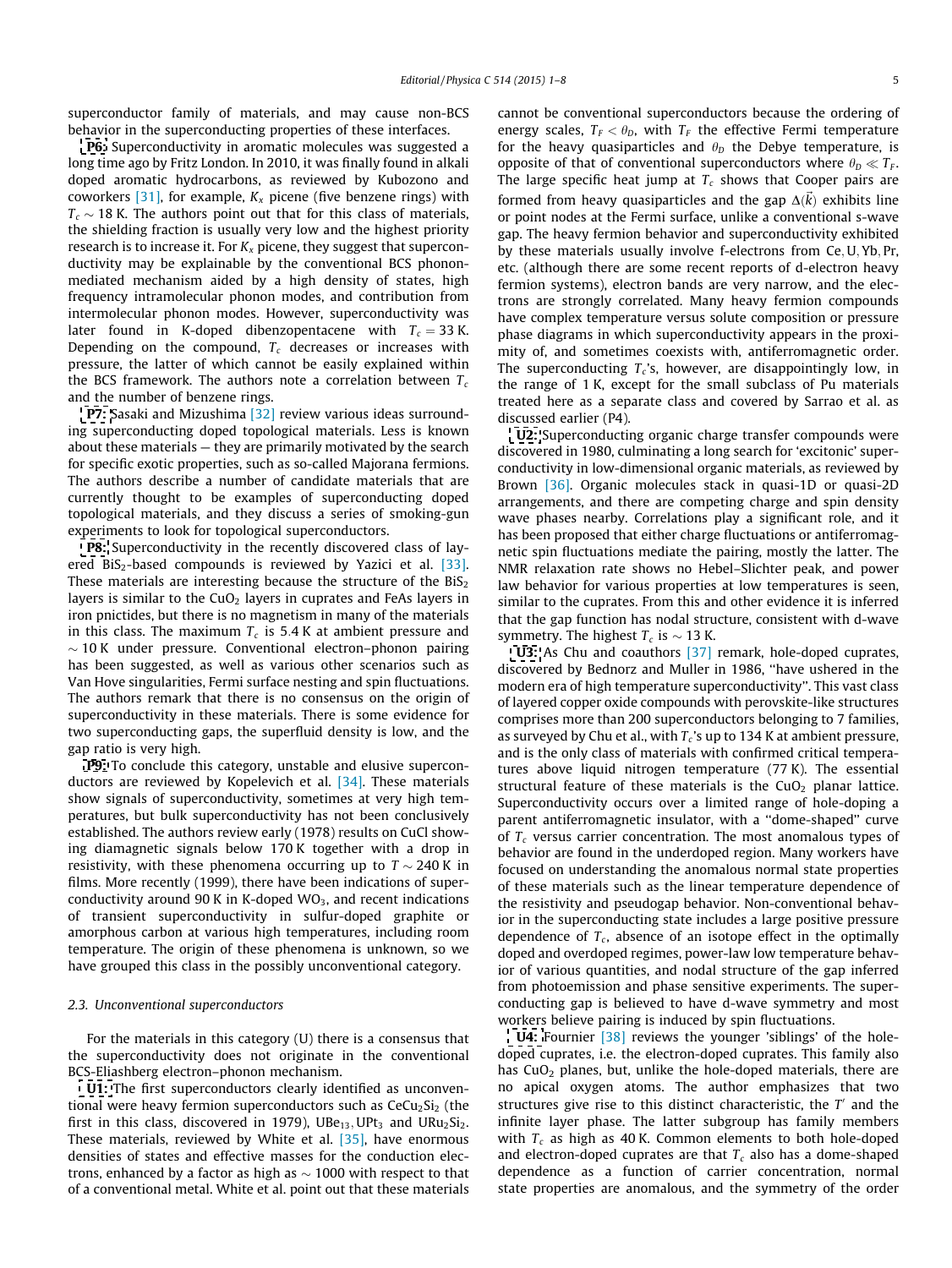parameter is likely d-wave, although the author notes that this last point remains controversial. The author also remarks that transport and photoemission data indicate that both electrons and hole carriers contribute to the transport in these materials.

**[U5:](http://www.sciencedirect.com/science/article/pii/S0921453415000660)**  $Sr<sub>2</sub>RuO<sub>4</sub>$ , first synthesized in 1959 and found to be superconducting in 1994, has a layered perovskite crystalline structure like the high  $T_c$  cuprates; however its  $T_c$  is only 1.5 K. Liu and Mao [\[39\]](#page-7-0) provide an overview of superconducting properties; in particular they note the key experiments that indicate a superconducting order parameter with p-wave symmetry, and other features in common with superfluid 3He. This material also has the intriguing property of having superconductivity suppressed by hydrostatic pressure but enhanced by uniaxial pressure along the c-axis. The mechanism for superconductivity remains unknown in this material.

[U6:](http://www.sciencedirect.com/science/article/pii/S0921453415000490) Layered nitrides, discovered in 1996, are reviewed by Kasahara and coworkers  $[40]$ . These insulating compounds have layers of nitrogen and a metal (Ti, Zr, Hf) separated by halogen (Cl; Br; I) layers. Upon intercalation with alkali or alkaline earth atoms, they become metallic and superconducting at a critical doping, and  $T_c$  decreases upon further doping. The gap is isotropic for low doping and becomes anisotropic for higher doping level, the gap ratio decreases with doping, and the gap goes from isotropic to anisotropic. There is no evidence for nodes in the gap. The density of states is very low and the electron phonon interaction is not strong enough to account for the observed  $T_c$ 's. In addition, the electron–phonon interaction strength (measured by Raman) and the density of states increases with doping, yet  $T_c$ decreases. These findings and the facts that the N isotope coefficient is vanishingly small and there is no Hebel–Slichter peak, indicate that the electron–phonon interaction is not responsible for the superconductivity. Pairing mechanisms that have been suggested for these materials include acoustic plasmons and charge or spin-fluctuation mediated pairing, and the gap symmetry is suggested to be  $d + id$ . In contrast to other layered superconductors, the parent compounds are band insulators with no magnetic nor charge-density-wave order.

[U7:](http://www.sciencedirect.com/science/article/pii/S0921453415000532) A material that is both ferromagnetic and superconducting was first discovered in 2000, and now a handful are known to exist albeit at low  $(< 1 K)$  temperatures. They remain of special interest for a variety of reasons — these two phases shouldn't coexist in the first place, their coexistence could be exploited for spintronic-type applications, and their critical magnetic fields are extraordinarily high. Huxley [\[41\]](#page-7-0) gives a brief summary of their known properties. In the original superconducting material  $(UGe<sub>2</sub>)$ , pressure is required for superconductivity to occur, but, as reviewed here, other materials in this family are superconducting at ambient pressure.

**[U8:](http://www.sciencedirect.com/science/article/pii/S0921453415000374)** Sakurai et al. [\[42\]](#page-7-0) provide an update on the more recently discovered cobalt oxide hydrates, the only known Co oxide superconductor, with  $T_c = 4.7$  K. These materials are two-dimensional, but separate themselves from other examples because of their triangular lattice structure. The superconducting gap function has a line-nodal structure. They are strongly type-II, but significant controversy remains concerning other superconducting properties, including the symmetry of the order parameter. A concise summary of some of the contradictory measurements is provided in this review.

[U9:](http://www.sciencedirect.com/science/article/pii/S092145341500043X) Kneidinger et al. [\[43\]](#page-7-0) present a review of superconductivity in non-centrosymmetric materials. They remark how many of the measured properties are consistent with BCS theory, although this does not necessarily imply the traditional electron–phonon mechanism, and some of the materials also display non-BCS characteristics indicating unconventional superconductivity presumably arising from strong electronic correlations. They also note that this material family may ultimately be the source of materials for the topological superconductor class. A number of properties for various compounds in this class are presented, with references for more comprehensive lists and discussions.

[U10:](http://www.sciencedirect.com/science/article/pii/S0921453415000477) In the class of iron pnictide superconductors discovered in 2008 and reviewed by Hosono and Kuroki  $[44]$ , superconductivity results from doping a parent antiferromagnetic metal or Pauli paramagnetic metal with either electrons or holes. There are 7 types of parent materials each with a somewhat different structure, all containing FeAs layers separated by spacer layers where dopants are introduced. The authors note that the same materials with either Co, Zn, Cr or Mn instead of Fe do not give rise to superconductors, while Ni gives rise to superconductors with much lower  $T_c$ , and hence that Fe must play a central role in the superconductivity of these materials which reaches a high  $T_c$  of 55 K. Superconductivity emerges when antiferromagnetism disappears by carrier doping. Electron–phonon interactions cannot account for the high  $T_c$ 's observed, hence both spin and orbital fluctuation mediated pairing mechanisms have been discussed. An s± state has been proposed for those materials that have both electron and hole Fermi surfaces, with the gap being of opposite sign in electron and hole parts, induced by spin fluctuations, and alternatively a s++ gap with the same sign on the entire Fermi surface where pairing is induced by orbital fluctuations.

[U11:](http://www.sciencedirect.com/science/article/pii/S0921453415000386) Closely related to the Fe-pnictide superconductors are the Fe-chalcogenides, of which FeSe has the simplest crystal structure. Chang et al.  $[45]$  describe a variety of novel synthesis methods to prepare nanomaterials and thin films of these compounds. When intercalated with alkali metals, or in thin film form including down to a monolayer, orU11 under pressure, these materials attain remarkably high  $T_c$ 's above 30 K. ARPES experiments show evidence for a nodeless isotropic gap and only electron pockets, hence the s+/– scenario proposed for some iron pnictides does not apply. The authors mention electronic nematicity, orbital and spin fluctuation pairing scenarios as possibly relevant to the iron based superconductors, leaning towards the orbital scenario for the Fe-chalcogenides.

### 3. Closing remarks

The 32 classes of superconducting materials surveyed above and covered in detail in the articles in this Special Issue present a complicated and confusing picture. They exhibit a rich variety of other phenomena besides their superconductivity. Presumably, some of these phenomena are intimately related to the superconductivity while others are ''red herrings'' that are associated with the other underlying interactions and excitations in the material but not directly related to the superconductivity. We don't know which are which. Similarly, the superconductivity in the different classes has some features in common and others that appear different, but it is not always easy to know whether the differences are extrinsic or intrinsic.

In thinking about which material class may spawn the next higher temperature superconductor or even a room-temperature superconductor, we realized we have omitted some potential candidates. One is ''transient superconductors'': there has been some recent evidence that when hit with an infrared light pulse, some cuprates can develop pairing correlations and perhaps superconductivity at room temperature, lasting for a few picoseconds  $[46]$ . If so, for these materials the challenge will not be to raise the  $T_c$  but to raise the lifetime (i.e., stabilize the superconductivity). Layer-by-layer deposition of thin films by molecular beam epitaxy [\[47\]](#page-7-0) potentially could be a route to new superconducting materials that do not form by conventional methods. Also high pressure syn-thesis methods [\[48\]](#page-7-0) could lead to new classes of high  $T_c$  superconductors. These would be ways to implement one of Matthias'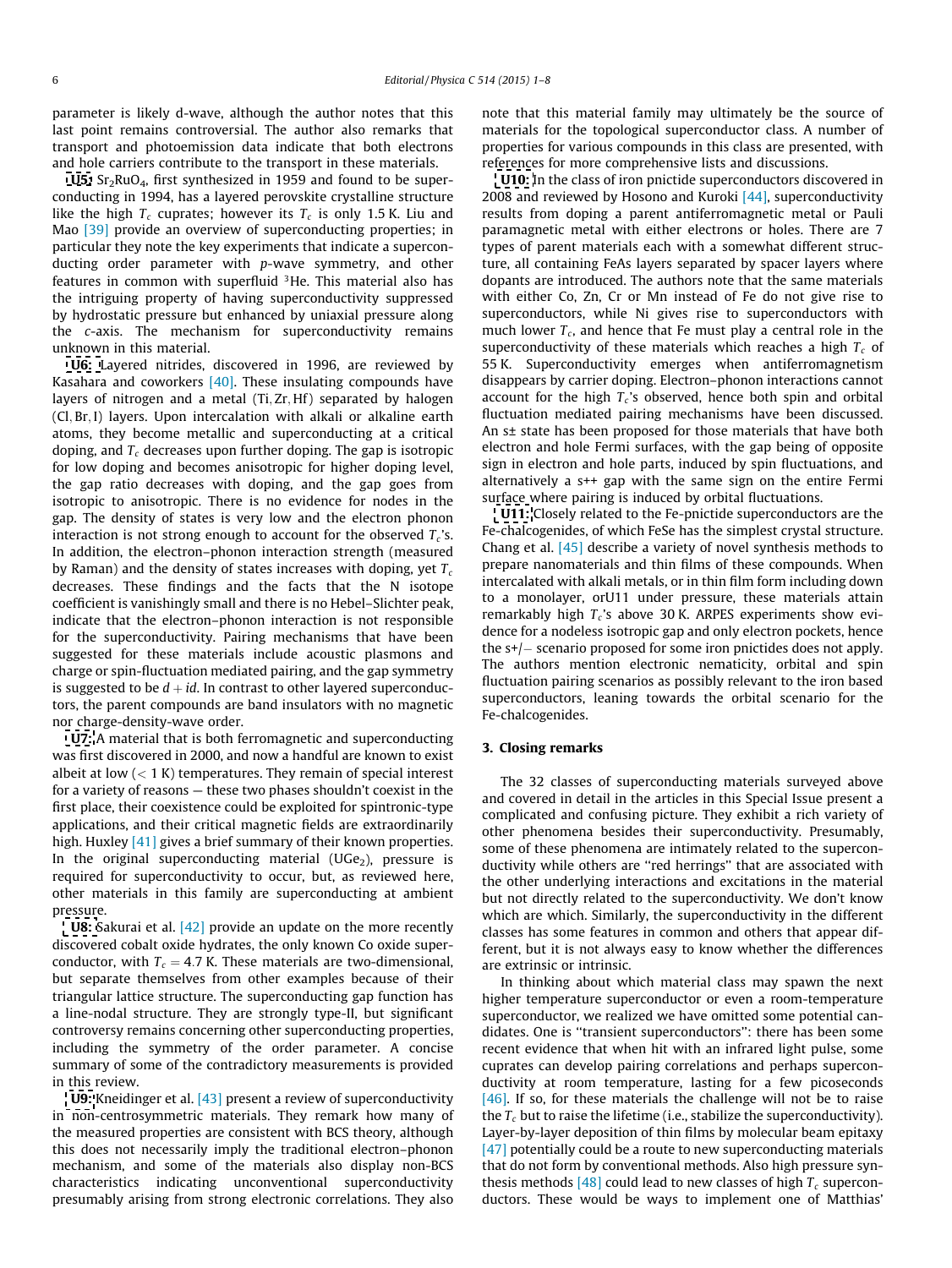<span id="page-6-0"></span>

Fig. 1. Highest critical temperature of the different classes of superconducting materials at ambient pressure (except for  $Ca(P), S(P)$ ), vs year that the class was discovered, not the year the highest  $T_c$  material in the class was found (except for Nb; NbN). NbN = simple compounds, heavyf = heavy fermions, brcrb = borocarbides,  $nitr = layered$  nitrides,  $NbS<sub>2</sub> = intercalated$  transition metal dichalcogenides, Chev = Chevrel phases, BKBO = bismuthates, SrRu = Strontium Ruthenate,  $C_6$ Ca = intercalated graphite,  $C_6H_6$  = aromatic hydrocarbons, CoH<sub>2</sub>O = cobalt oxide hydrides,  $UGe<sub>2</sub>$  = ferromagnetic superconductors, PdH = hydrogen-rich materials, PuCoGa<sub>5</sub> = plutonium compounds,  $Ca(P)$  = metallic elements under pressure, S(P) = insulating elements under pressure, e-cupr = electron-doped cuprates, h-cuprate = hole-doped cuprates.

recipes towards high  $T_c$  materials [\[49\]:](#page-7-0) "From now on, I shall look for systems that should exist, but won't – unless one can persuade them''. Finally, while the high pressure frontier is amply covered in the articles by Hamlin, Shimizu, Struzhkin and other articles in this Special Issue, there is no article specifically covering insulating compounds that become superconducting under pressure such as CsI [\[50\]](#page-7-0), C $_6$ I $_6$  [\[51\],](#page-7-0) C $_6$ I<sub>4</sub>O<sub>2</sub> [\[52\]](#page-7-0). Given the many surprises already found in superconductivity under pressure, the first room temperature superconductor could well emerge from a simple insulating compound under ultrahigh pressure, not necessarily containing hydrogen which is where the focus of interest has been in this respect [\[53\].](#page-7-0)

Fig. 1 shows the highest critical temperature (at ambient pressure) within each class of materials covered in this Special Issue versus the year when the class was discovered. It is clear from the figure that there is little correlation between the magnitude of  $T_c$  and whether the material is conventional, unconventional or possibly unconventional.

How many different types of superconducting states exist in nature? How many different types of pairing mechanisms are realized in materials? Does a pairing mechanism uniquely define a resulting superconducting state? Does a single pairing mechanism act in each material or can more than one pairing mechanism coexist in a material? In the latter case, do different pairing mechanisms enhance one another, or compete with one another, or contribute independently to raising  $T_c$ ? These are some of the many unanswered questions.

There are two natural straight lines one can draw in Fig. 1. The first one connects Hg in 1911 to the hole-doped cuprates in 1986, the second connects Hg to the iron pnictides (FeAs) in 2008, leaving cuprates out as an anomaly. The conservative second line predicts that we will see room temperature superconductors in the year 2464, the first line predicts that this will happen in the year 2082. Neither is good enough. We need exponential rather than linear growth in  $T_c$ . For that, the empirical-serendipitous approach that has brought us from Hg in 1911 to where we are in 2015 needs to be supplemented with demonstrably effective theoretical guidelines to further focus the search and reduce the amount of phase space being explored. Such guidelines are currently lacking, and it can be plausibly argued that currently researchers can't see the ''forest for the trees''. We hope that this Special Issue, by juxtaposing the specifics of each class of superconducting materials against the backdrop of all the other classes, will help to improve this situation. We are very grateful to all the authors that contributed excellent articles to this Special Issue to help achieve this goal.

### References

- [1] [See references in W.L. Ginsburg, Der gegenwartige Stand der Theorie der](http://refhub.elsevier.com/S0921-4534(15)00093-3/h0005) [Supraleitung, Fortsch. Phys. 1 \(1953\) 101;](http://refhub.elsevier.com/S0921-4534(15)00093-3/h0005)
	- [J. Bardeen, Theory of superconductivity, Handbuch Phys. XV \(1956\) 274](http://refhub.elsevier.com/S0921-4534(15)00093-3/h0010).
- [B.T. Matthias, T.H. Geballe, V.B. Compton, Rev. Mod. Phys. 35 \(1963\) 1](http://refhub.elsevier.com/S0921-4534(15)00093-3/h0015).
- [3] [T.H. Geballe, Rev. Mod. Phys. 36 \(1964\) 134.](http://refhub.elsevier.com/S0921-4534(15)00093-3/h0020)
- [4] Theodore H. Geballe, Robert H. Hammond, Phillip M. Wu, What  $T_c$  tells, Physica C 514 (2015) 9. [http://www.sciencedirect.com/science/article/pii/](http://www.sciencedirect.com/science/article/pii/S0921453415000362) [S0921453415000362.](http://www.sciencedirect.com/science/article/pii/S0921453415000362)
- [5] R.D. [Parks, Superconductivity, Marcel Dekker Inc., New York, 1969.](http://refhub.elsevier.com/S0921-4534(15)00093-3/h0030)
- [6] [W.A. Little, Phys. Rev. 134 \(1964\) A1416.](http://refhub.elsevier.com/S0921-4534(15)00093-3/h0035)
- [7] [V.L. Ginzburg, Phys. Lett. 13 \(1964\) 101](http://refhub.elsevier.com/S0921-4534(15)00093-3/h0040).
- [8] [D. Allender, I. Bray, J. Bardeen, Phys. Rev. B 7 \(1973\) 1020](http://refhub.elsevier.com/S0921-4534(15)00093-3/h0045).
- [9] [A.W. Sleight, J.L. Gillson, P.E. Bierstedt, High-temperature superconductivity in](http://refhub.elsevier.com/S0921-4534(15)00093-3/h0050) the BaPb<sub>1-x</sub>Bi<sub>x</sub>O<sub>3</sub> systems, Solid State Commun. 17 (1975) 27-28.
- [10] P.W. [Anderson, B.T. Matthias, Science 144 \(1964\) 373](http://refhub.elsevier.com/S0921-4534(15)00093-3/h0055).
- [11] [B.T. Matthias, Anticorrelations in superconductivity, Physica 55 \(1971\) 69.](http://refhub.elsevier.com/S0921-4534(15)00093-3/h0060)
- [12] G.R. Stewart, Physica C 514 (2015) 435, [http://dx.doi.org/10.1016/j.physc.](http://dx.doi.org/10.1016/j.physc.2015.02.033) [2015.02.033](http://dx.doi.org/10.1016/j.physc.2015.02.033).
- [13] C.W. Chu, P.C. Canfield, R.C. Dynes, Z. Fisk, B. Batlogg, G. Deutscher, T.H. Geballe, Z.X. Zhao, R.L. Greene, H. Hosono, M.B. Maple, [Epilogue:](http://www.sciencedirect.com/science/article/pii/S0921453415000945) [Superconducting Materials Past, Present and Future Physica C 514 \(2015\) 437.](http://www.sciencedirect.com/science/article/pii/S0921453415000945)
- [14] G.W. Webb, F. Marsiglio, J.E. Hirsch, Physica C 514 (2015) 17, [http://dx.doi.org/](http://dx.doi.org/10.1016/j.physc.2015.02.037) [10.1016/j.physc.2015.02.037.](http://dx.doi.org/10.1016/j.physc.2015.02.037)
- [15] G.R. Stewart, Physica C 514 (2015) 28, [http://dx.doi.org/10.1016/j.physc.](http://dx.doi.org/10.1016/j.physc.2015.02.013) [2015.02.013](http://dx.doi.org/10.1016/j.physc.2015.02.013).
- [16] E. Bustarret, Physica C 514 (2015) 36, [http://dx.doi.org/10.1016/j.physc.2015.](http://dx.doi.org/10.1016/j.physc.2015.02.021) [02.021](http://dx.doi.org/10.1016/j.physc.2015.02.021).
- [17] K. Shimizu, Physica C 514 (2015) 46, [http://dx.doi.org/10.1016/j.physc.](http://dx.doi.org/10.1016/j.physc.2015.02.035) [2015.02.035](http://dx.doi.org/10.1016/j.physc.2015.02.035)
- [18] R.P. Smith, T.E. Weller, C.A. Howard, M.P.M. Dean, K.C. Rahnejat, S.S. Saxena, M. Ellerby, Physica C 514 (2015) 50, [http://dx.doi.org/10.1016/j.physc.](http://dx.doi.org/10.1016/j.physc.2015.02.029) [2015.02.029](http://dx.doi.org/10.1016/j.physc.2015.02.029).
- [19] J.J. Hamlin, Physica C 514 (2015) 59, [http://dx.doi.org/10.1016/j.physc.2015.](http://dx.doi.org/10.1016/j.physc.2015.02.032) [02.032.](http://dx.doi.org/10.1016/j.physc.2015.02.032)
- [20] V.V. Struzhkin, Physica C 514 (2015) 77, [http://dx.doi.org/10.1016/j.physc.](http://dx.doi.org/10.1016/j.physc.2015.02.017) [2015.02.017](http://dx.doi.org/10.1016/j.physc.2015.02.017).
- [21] R.A. Klemm, Physica C 514 (2015) 86, [http://dx.doi.org/10.1016/j.physc.2015.](http://dx.doi.org/10.1016/j.physc.2015.02.023) [02.023.](http://dx.doi.org/10.1016/j.physc.2015.02.023)
- [22] O. Peña, Physica C 514 (2015) 95, [http://dx.doi.org/10.1016/j.physc.2015.](http://dx.doi.org/10.1016/j.physc.2015.02.019) [02.019.](http://dx.doi.org/10.1016/j.physc.2015.02.019)
- [23] C.T. Wolowiec, B.D. White, M.B. Maple, Physica C 514 (2015) 113, [http://](http://dx.doi.org/10.1016/j.physc.2015.02.050) [dx.doi.org/10.1016/j.physc.2015.02.050](http://dx.doi.org/10.1016/j.physc.2015.02.050).
- [24] Y.-H. Lin, J. Nelson, A.M. Goldman, Physica C 514 (2015) 130, [http://dx.doi.org/](http://dx.doi.org/10.1016/j.physc.2015.01.005) [10.1016/j.physc.2015.01.005.](http://dx.doi.org/10.1016/j.physc.2015.01.005) [25] S.L. Bud'ko, P.C. Canfield, Physica C 514 (2015) 142, [http://dx.doi.org/10.1016/](http://dx.doi.org/10.1016/j.physc.2015.02.024)
- [j.physc.2015.02.024](http://dx.doi.org/10.1016/j.physc.2015.02.024). [26] A.W. Sleight, Physica C 514 (2015) 152, [http://dx.doi.org/10.1016/j.physc.](http://dx.doi.org/10.1016/j.physc.2015.02.012)
- [2015.02.012](http://dx.doi.org/10.1016/j.physc.2015.02.012). [27] A.P. Ramirez, Physica C 514 (2015) 166, [http://dx.doi.org/10.1016/j.physc.2015.](http://dx.doi.org/10.1016/j.physc.2015.02.014)
- [02.014](http://dx.doi.org/10.1016/j.physc.2015.02.014). [28] C. Mazumdar, R. Nagarajan, Physica C 514 (2015) 173, [http://dx.doi.org/](http://dx.doi.org/10.1016/j.physc.2015.02.034) [10.1016/j.physc.2015.02.034.](http://dx.doi.org/10.1016/j.physc.2015.02.034)
- [29] J.L. Sarrao, E.D. Bauer, J.N. Mitchell, P.H. Tobash, J.D. Thompson, Physica C 514 (2015) 184, <http://dx.doi.org/10.1016/j.physc.2015.02.031>.
- [30] S. Gariglio, M. Gabay, J. Mannhart, J.-M. Triscone, Physica C 514 (2015) 189, [http://dx.doi.org/10.1016/j.physc.2015.02.028.](http://dx.doi.org/10.1016/j.physc.2015.02.028)
- [31] Y. Kubozono, H. Goto, T. Jabuchi, T. Yokoya, T. Kambe, Y. Sakai, M. Izumi, l. Zheng, S. Hamao, H.L.T. Nguyen, M. Sakata, T. Kagayama, K. Shimizu, Physica C 514 (2015) 199, [http://dx.doi.org/10.1016/j.physc.2015.02.015.](http://dx.doi.org/10.1016/j.physc.2015.02.015)